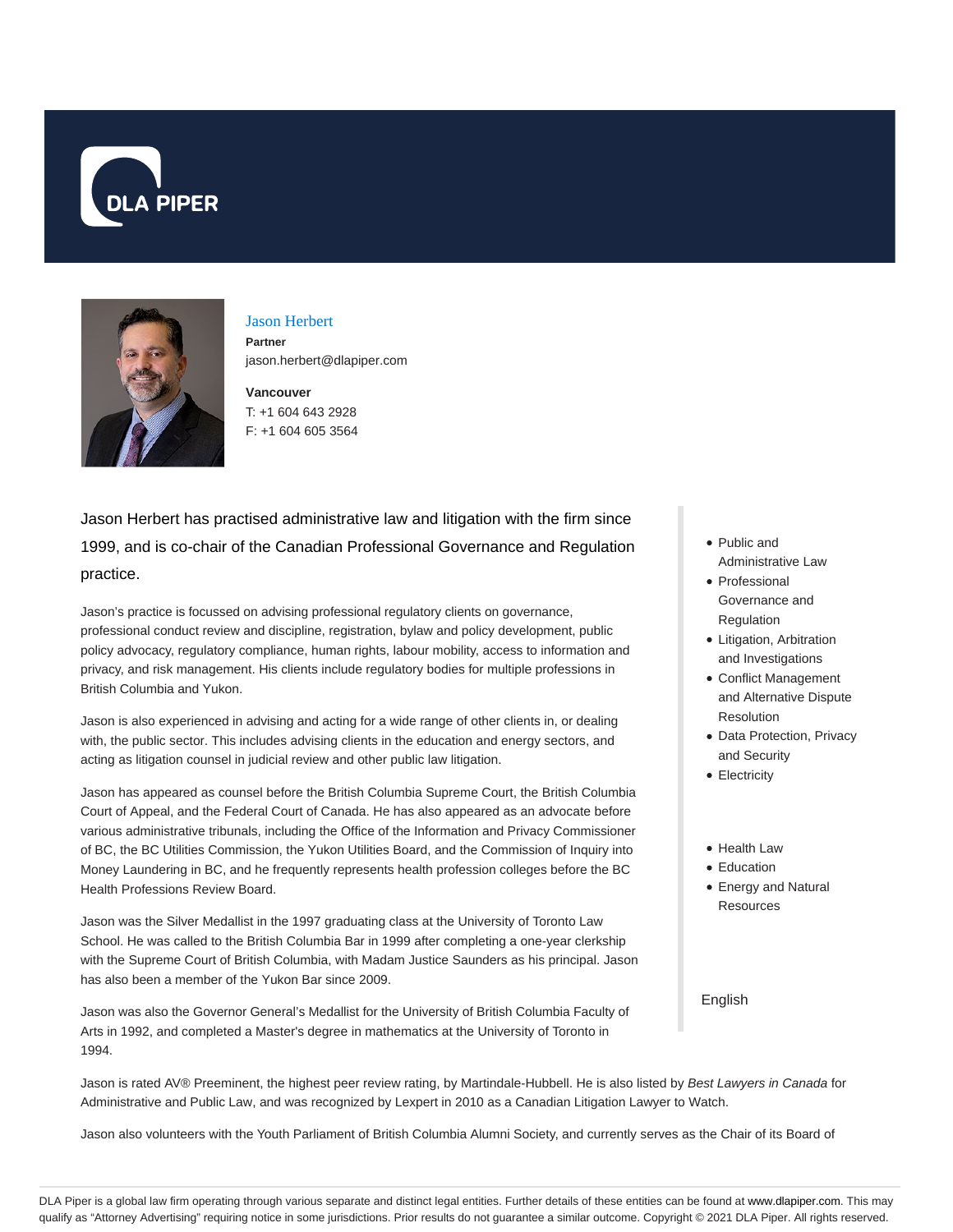Directors. He also serves as a member of the national Board of Directors of Canada Artistic Swimming.

# LANGUAGES SPOKEN

• English

### **EXPERIENCE**

## **CREDENTIALS**

# Admissions

- British Columbia, 1999
- Yukon, 2009

## **Recognitions**

- AV® Preeminent Peer Review Rated by Martindale-Hubbell
- Best Lawyers in Canada (Administrative and Public Law), 2017-2022
- Named as one of the 2010 Lexpert Canadian Litigation Lawyers to Watch

# **Education**

- LL.B., (Silver Medallist), University of Toronto, 1997
- M.Sc., Mathematics, University of Toronto, 1994
- B.A. (Honours), Mathematics (Governor General's Medallist), University of British Columbia, 1992

### INSIGHTS

# **Publications**

**Labour Mobility of Regulated Professionals: Issues for Regulators**

### 2 June 2017

**Disclosure to Members and Complainants in Professional Conduct Investigations and in Reviews before the Health Profession Review Board**

#### 7 Apr 2014

# **Events**

Speaker, "Stay In Your Lane: Understanding Reserved Practice and the New Practice of Professional Forestry", Association of BC Forest Professionals Webinar, December 8, 2021

DLA Piper is a global law firm operating through various separate and distinct legal entities. Further details of these entities can be found at www.dlapiper.com. This may qualify as "Attorney Advertising" requiring notice in some jurisdictions. Prior results do not guarantee a similar outcome. Copyright © 2021 DLA Piper. All rights reserved.